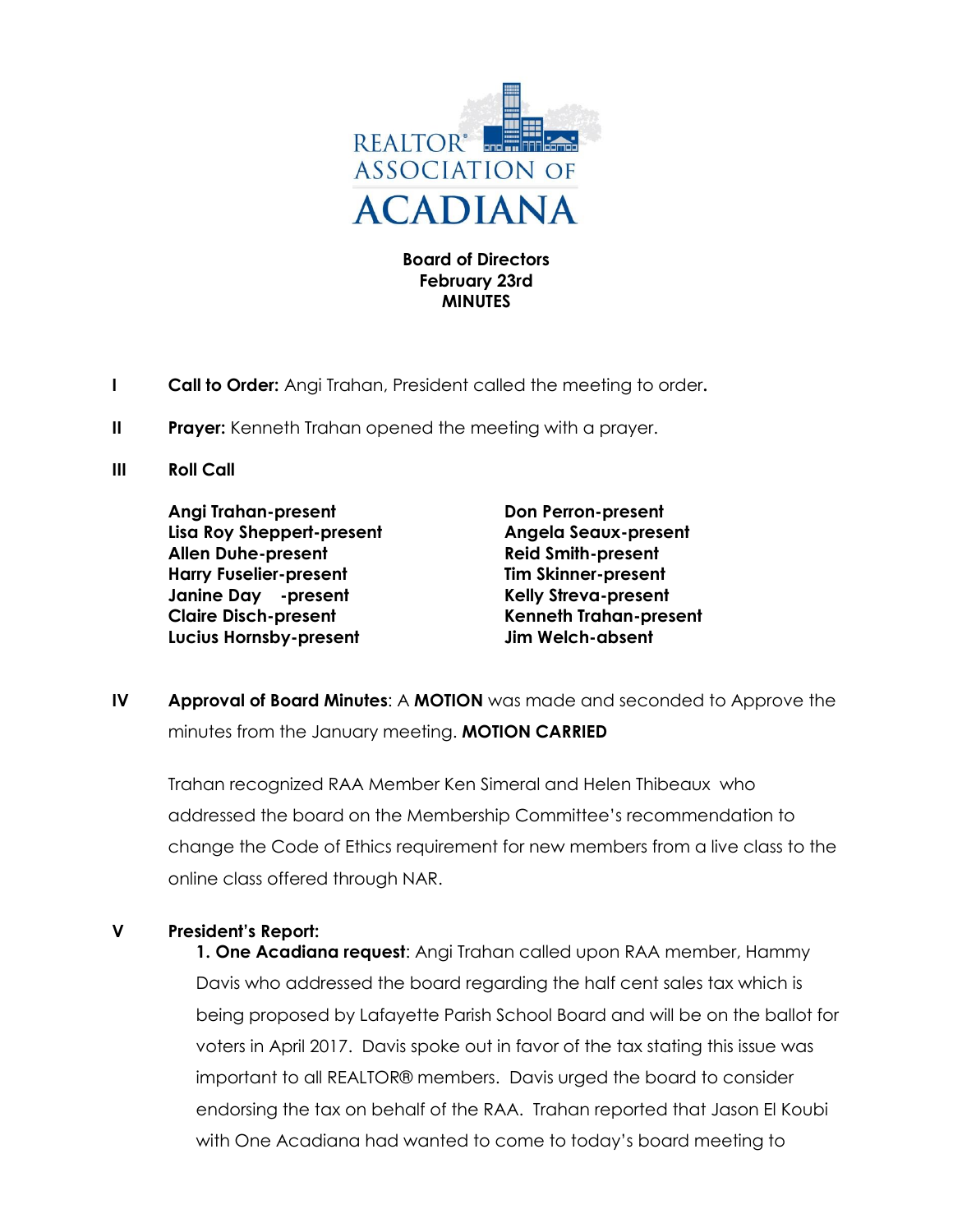address the board with a presentation by LPSS Superintendent, Donald Auguillard to review the tax proposal plan. The presentation was deferred until Trahan and members of the Executive team could get feedback from the RAA board on how to proceed.

The board discussed the issue of endorsement of the tax with some board members stating they do not think the RAA had ever done so before and that the decision should be weighed carefully. It was requested that Holliday contact One Acadiana to see if they would be willing to do a presentation on the tax at a date and time when more members of the Association could participate so that board members could gather more information before making a decision to openly endorse the tax.

**2. Mike Immel's refund request:** Trahan referred board members to a dues refund request for RAA member, Mike Immel.

**A MOTION** was made and seconded to deny Mr. Immel's request and grant the Executive Committee the authority to make policy decisions such as Mr. Immel's on matters concerning \$100 or less**. MOTION CARRIED**

**3. Home Inspector Task Force Minutes:** Trahan then referred board members to attached minutes from a Task Force which met concerning home inspectors and Supra key access. Trahan reviewed the Task Force's recommendations to the RAA Board then turned the meeting over to MLS Chair, Don Perron who reported on the MLS Committee who had also reviewed the Home Inspector Task Force's minutes.

## **VI Committee Reports:**

**A. MLS:** Perron reviewed with the board the minutes from the February MLS Committee paying special attention to the motions concerning Supra key Access for home inspectors.

**A MOTION** was made and seconded to approve the minutes from the MLS meeting in February. **MOTION Carried**

**MOTION** was made and seconded to send a certified letter to all home inspectors who currently have access to Supra services informing them that their Supra access shall be terminated as of Friday, March 10<sup>th</sup>. In addition,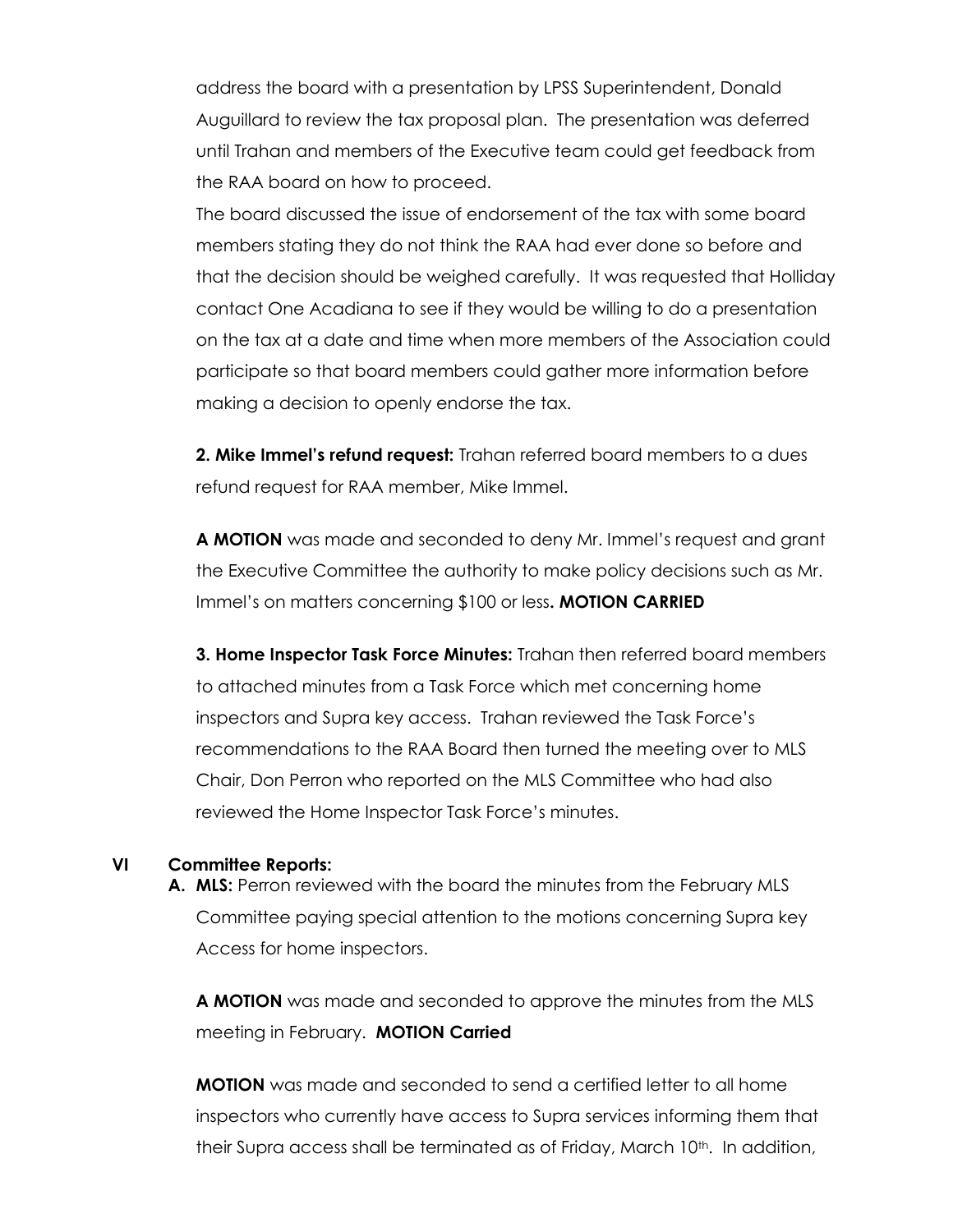for the RAA staff to begin to alert RAA Members to the new MLS rule that all agents must remain on site of any listed property that they access or else be fined \$1000. This rule also has an effective date of Friday, March 10<sup>th</sup>. **MOTION** 

## **CARRIED**

B. **RCA:** Tim Skinner reported on the February RCA Meeting.

**A MOTION** was made and seconded to approve the minutes from the February RCA Meeting**. MOTION CARRIED**

**C. Events:** RAA Staff member Sara Bourque reported on the minutes from the recent Events Committee.

**A MOTION** was made and seconded to approve the minutes from the Events Committee**. MOTION CARRIED**

**D. YPN:** RAA Staff member Sara Bourque reported on the minutes from the recent YPN Committee**.** 

**A MOTION** was made and seconded to approve the minutes from the YPN Committee. **MOTION CARRIED**

**E. Professional Development:** Susan Holliday reported on the minutes from the recent Professional Development Committee**.** 

**A MOTION** was made and seconded to approve the minutes from the Professional Development Committee. **MOTION CARRIED**

**F. Membership:** RAA Member, Helen Thibeaux was called upon to report on the recent Membership Committee minutes. She noted the committee was recommending two changes. One would be to eliminate live Code of Ethics training during new member orientation and a second was to include the MLS required class for all new members.

**A MOTION** was made and seconded to was to accept the minutes of the Membership Committee with the clarification that new members must either attend a live Code of Ethics training or complete the NAR on-line Code of Ethics training prior to attending New Member Orientations and that the staff will add new programming to the agenda for New Member Orientation to include Pathways to Professionalism which will be an interactive session lead by a licensed REALTOR® member. **MOTION CARRIED**